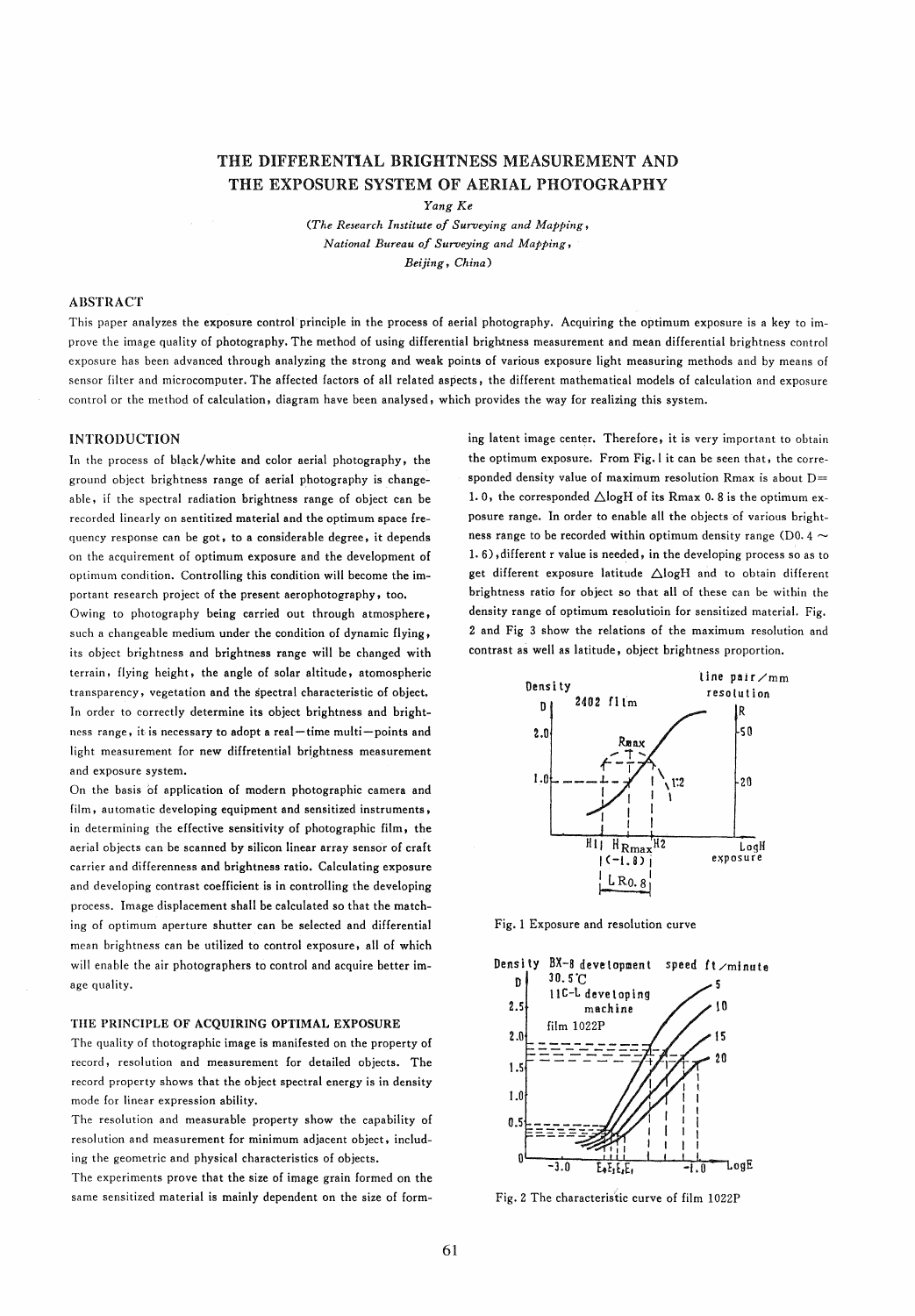Because the aerophotographic platform generally is a high speed flying machine, it is important to calculate image displacement and select the matching of optimum aperture and shutter in acquiring optimum exposure so that exposure can be done at a short shutter speed.



Fig. 3 The relation curve

Resolution will be reduced in using large aperture while reducing shutter time so as to reduce image displacement will rely on the application of large aperture. It is a feasibte method to select higher sensitivity and better resolution film and use image displacement compensation camera. brightness ratio

It is quite necessary to add the same band filter on camera and sensor so as to eliminate atomosphere scattering effects. The real. multiplier of filter is calculated by the following formula,

Kf=KI· AV· h

The formula of exposure calculation using mean brightness is,

$$
t = \frac{K^2 \cdot Kf}{\overline{B} \cdot S_{D+0.85}} \cdot C
$$

The formula of exposure calculation using minimum brightness is  $\mathbf{I}$ 

$$
t = \frac{K^2 \cdot Kf}{\overline{B}_{\text{small}}} \cdot S_{\text{Do}+0.3}} \cdot C^*
$$

Kf-practical filter multiflier  $AV$  – the vignetting coefficient of camera  $h$ -the correction of film color sensitivity K-aperture number t-shutter coefficient  $\overline{B}$ -object mean brightness Bsmall-minimum mean brightness S-Sensitivity C. C'correction constant

# THE DETERMINATION OF DIFFERENTIAL MEAN **BRIGHTNESS**

What the automatic exposure control for most aerial camera presently uses is the method of integral determination object brightness, the objects of tigh brightness and low brightness within sensor visual angle are mixed up, the photographed comprehensive output is a mean value of weighting. In terms of the resolution characteristic curve of sensitized material, the point of mean brightness value should be in the position of characteristic curve  $D# = Do + 0.85$ ; and the whole brighness range will be in the part of straignt line of characteristic curve, i.e. within  $D$  0.4  $\sim$  1.6. However, the proportion of object brihgtness can not be measured by integral .light measuring, and the proportion and meaurement value of bright object and dark object can not be reflected. As a result, the development r value can not be selected in accordance with the brightness proportion. It will cause deviation in the following three conditions while the object brightness ratio is especially great, the development r is fixed, and the corresponded latitude of optimum density range is also fixed, at this moment the density of high brightness part will be over Dl. 6, and the part of low density will be less than DO. 4. When the to high brightness object is great and the low brightness object is smaller. the correspondant density of integral mean brightness at this moment is 1.0. The object of low brightness part will be below 0.4 and the exposure is unsufficient. While the low brightness area is great and the high brghtness area is smaller (e. g. open space in forest), the part of high brightness will appear over great density and overexposure. The worst situation is that as water surface appears mirror reflection, or snow mountains, small pieces of cloudes , white sandy beach show up, the other object density will be reduced or even film scrapped by overpowerful reflection value. Another methed to determine exposure by minimum brightness is on the basis of  $S_{Do+0.3}$  as exposure so that the point density come to  $Do+0.3$ . The accuracy and reliability of this method is dependent on the minimum brightness which can be measured within format, and it should avoid to product a great change for the minimum brightness jumping in the photographic process, especially several large area bright objects continuously come out or the minimum brightness has not been collected, so that exposure will be reduced and the density of bright object will fall off to D0. 4, unsufficient exposure will appear.

In order to overcome the weakness of the above two methods, a system of differential mean brightness exposure is designed. The system involves  $30$  silicon photo - conductive elements and  $30$ Iines will be scanned on each sheet and 900 points in total. After removing the overlarge brightness automatically, 30 maximum values and 30 minimum values will be taken to extract the mean maximum brightness and the mean minimum brightness. and to calculate the brightness proportion of object and r value. Through the changes of development r value the density range and exposure latitude can be accordant with the brightness proportion of object, even if the whole piece of object is bright, it also can be imageformed at optimum resolution about Dl. 0, the resolution of photographic results can br improved and enhanced in overall.  $AD$ 

$$
r = \frac{\Delta E}{\Delta \log B}
$$

 $\Delta D$  - select the suitable density difference of photographic film,

 $\triangle$ logB-logarithm of object brightness B

## THE MATCHING OF SENSOR SENSITIVE RANGE AND PHOTOGRAPHIC FILM

The accordance of sensor spectral sensitive curve and film sensitive range is a fairly important problem. It is found through the experiment that the general ilIuminometer is registered in terms of human eye effects, its sensitive band peak is at green - yellow band, and the sensitive curve of general panchromatic film at green band is concave, so more than 1/2 step tolerance will appear